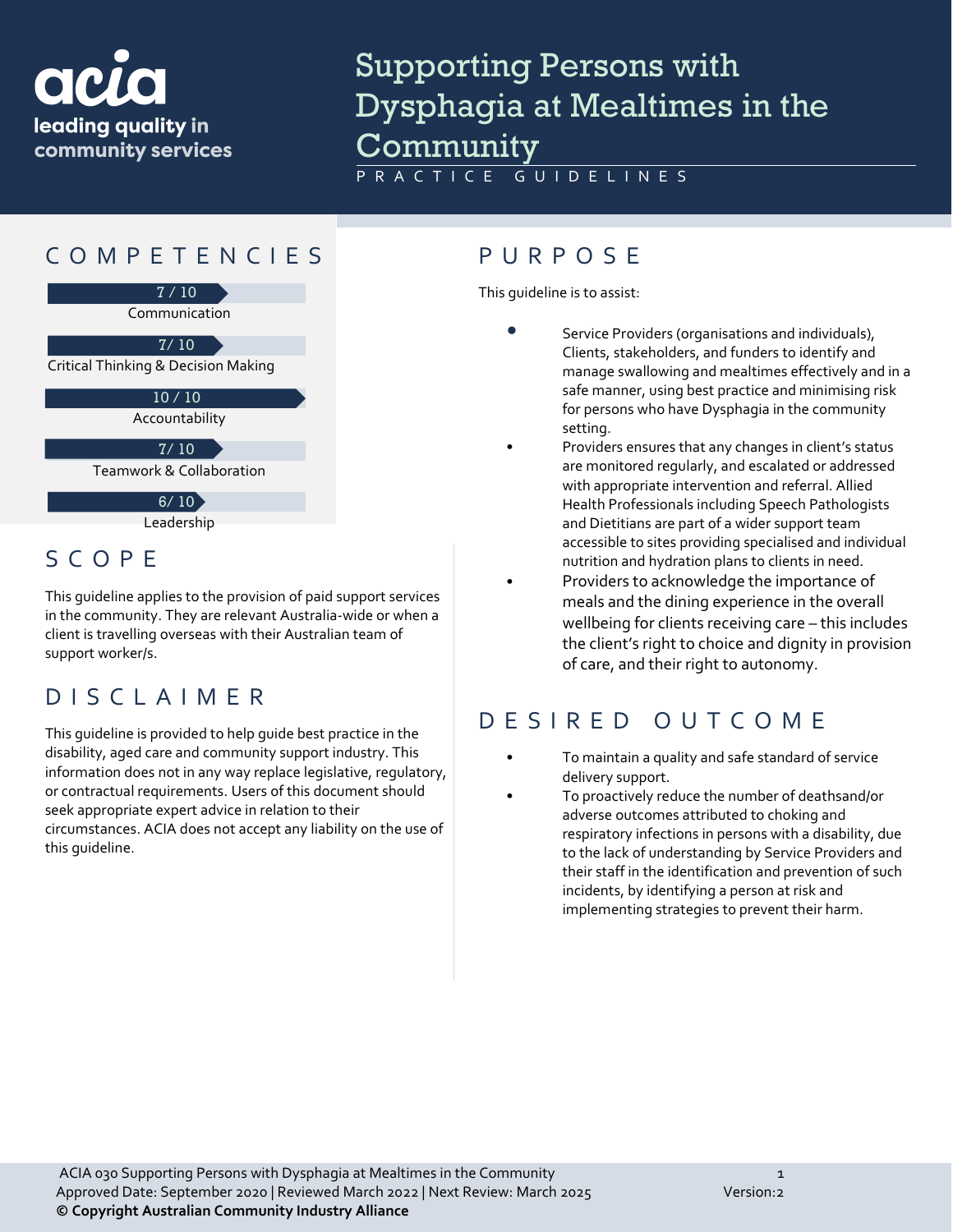#### BACKGROUND

It has been reported that more than half (55-68%) of clients in aged care facilities in Australia have experienced a degree of dysphagia that require texture modified diets (Hill et al., 2021; Pu et al., 2017; Sefidani Forough et al., 2020; Sefidani Forough et al., 2021). Recent research by Miles et al. (2020) dcoumented that in a population of clients with a Diagnosis of dementia, 10% required texture modified diets. People with lifelong health conditions or disability have a higher incidence of dysphagia (Salomon, 2019). The impacts of dysphagia are widely reported and can be serious, long-lasting and substantial (Hemsley et al., 2019). Dysphagia and mealtime interventions can impact a person's quality of life, wellbeing, and participation across the lifespan. In a population of clients that require feeding assistance and a history of pneumonia, there was a strong correlation linking dysphagia (Pu et al., 2017). In a research study by Wakabayashi et al. (2018), they found that 61% of clients had dysphagia, and half of they population (46%) had signs of aspiration pnuemonia, along with half (46%) with signs of malnourishment.

Comprimised oropharyngeal function as assessed by a speech pathologist is primary reason for a person to require texture modified diets (Bennett et al., 2014; Hill et al., 2021; Pu et al., 2017). Hill et al. (2021) reported consistently poor adherance to these diets. This supported by observing 64% of meal trays in aged care did not match the presecribed texture modified diet. Furthermore, one in five modifications to medications where deemed inappropriate (Sefidani Forough et al., 2020).

Evidence of dysphasia include; malnutrition (Painter et al., 2017; Pu et al., 2017; Wakabayashi et al., 2018), choking (Birchall et al., 2021; Hill et al., 2021), dehydration (Miles et al., 2020; Painter et al., 2017; Pu et al., 2017), reduced intake (Miles et al., 2020), weight loss (Miles et al., 2020), reduced quality of life (Painter et al., 2017; Pu et al., 2017), pneumonia (Birchall et al., 2021; Painter et al., 2017; Pu et al., 2017; Wakabayashi et al., 2018), reduced enjoyment of social and food interactions (Pu et al., 2017), and mortality (Painter et al., 2017). This is linked to poor mealtime practices by staff including; workload (Sefidani Forough et al., 2020), lack of education and knowledge in this area (Hill et al., 2021; Sefidani Forough et al., 2021), time constraints (Hill et al., 2021; Sefidani Forough et al., 2020), and inadequate supervision of mealtime activities (Bennett et al., 2014), poor feeding positioning (Sefidani Forough et al., 2021), poor communication between teams (Hill et al., 2021; Sefidani Forough et al., 2021), lack of utilising use of dentures as required (Wakabayashi et al., 2018), and poor intergration of food systems to minimise errors to diet modifications (Hill et al., 2021). Strategies indicated to improve the outcomes of persons with dysphasia include; improving the appearance of texture modified foods (Miles et al., 2020), education (Bennett et al., 2015), increased mealtime assistance (Bennett et al., 2015; Miles et al., 2020), supervision (Bennett et al., 2015) and correct positioning (Sefidani Forough et al., 2021).

The assessment tool that would best apply in this case is the EAT-10 assessment tool which was developed by Belafsky et al. (2008) which has been more recently acknowledged by Fernandes et al. (2021) in a comprehensive review of swallowing challenges in aged care. This assessment is simple to use and supports an easy approach for nurses and carers alike to identify whether referral and review is required in relation to their swallowing. The organisation, as an outcome to this review, has implemented this tool to minimise the gap in early deterioration and assessment.

In 2019, an Australia-wide research project and scoping review on the prevalence of and factors contributing to the deaths of people with disability was conducted by the National Disability Insurance Commission (Salomon, 2019). Respiratory disease was the major underlying cause of death for people with disability across the reviewed reports. Aspiration pneumonia was the most common underlying cause of respiratory death, accounting for just under half of all respiratory deaths. 83% of deaths were cause was choking was directly attributed to food (Salomon, 2019). The following factors were reported as contributors to these outcomes: safe mealtime guidelines were not consistently being adhered to due to lack of staff knowledge and/or understaffing of dysphagia; high rates of psychotropic prescriptions and polypharmacy; increasing risk of impaired swallowing function; sedation and hypersalivation; delays in diagnosis and treatment of respiratory related illness; lack of timely access to influenza and pneumococcal vaccines, and lack of comprehensive nutrition and swallowing assessments for at risk groups.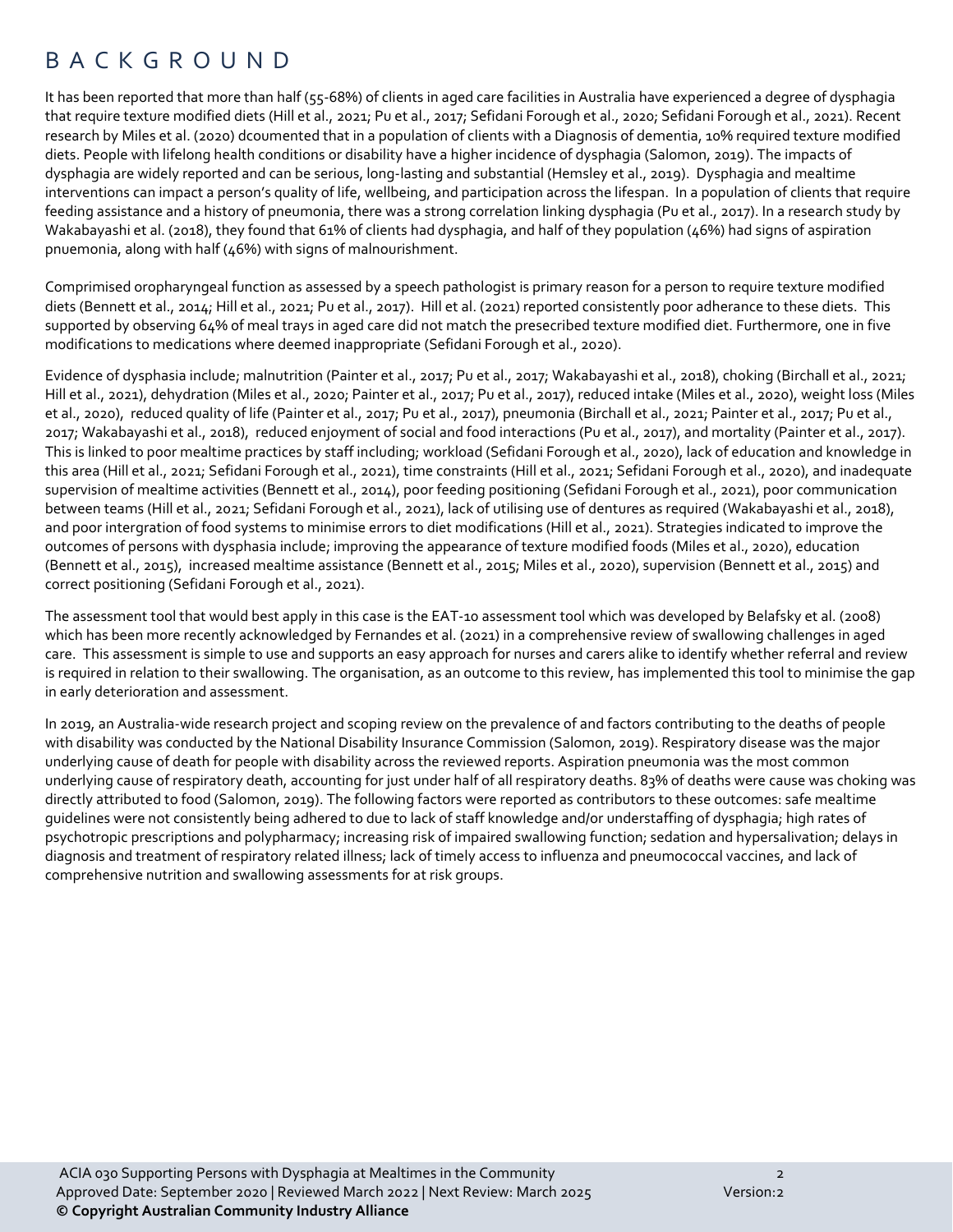### DEFINITIONS & SUPPORTING INFORMATIO N

**Community Supports and/or Services** is defined as the provision of paid supports and services in a client's home or community. It includes but is not limited to, the following activities of daily living:

- personal care or support
- housework or domestic assistance
- transport assistance
- community access
- social support
- nursing services
- clinical supports
- gardening and home maintenance
- palliative care
- respite care

**Support Worker** - A paid person who assists people to perform tasks of daily living so as to participate in social, family and community activities in the person's home and their community. Support Workers have been commonly known in the past as attendant care worker, disability worker, aged care worker, community worker, homecare worker, care worker or paid carer.

**Service Provider** - Organisation or person accountable for the delivery of supports to Clients.

**Carer** - a person that provides supports to the Client at no cost (generally family or friend).

**Support Worker Competency** - trained and assessed as competent by a Registered Nurse or a person deemed competent by the provider to safely and appropriately perform a specified task as a support worker.

**Client** means the service user, participant, user, care recipient, consumer or person receiving the nursing or support services.

**Plan** means a Service Plan, Support Plan or Individual Plan (however titled – the plan) is a document developed in response to a request for service. It is developed by a Registered Nurse or a person deemed competent by the provider from the service provider, prior to the commencement of service delivery. It outlines the expected outcomes of the requested care/services and the tasks, duties and interventions required to meet the care and service needs of the client (within the parameters of the funding program). The plan guides and directs the individual support worker or Registered Nurse in their day-to- day delivery of the services.

**Registered Nurse** means a person who has completed the prescribed educational preparation, demonstrated competence for practice, and is registered and licensed with the Australian Health Practitioner Regulation Agency (AHPRA) as a Registered Nurse.

**Aspiration** is when food, fluid or saliva enters the airway and/or lungs before, during or after swallowing. This can occur with obvious signs and symptoms or silently.

**Dysphagia** a medical term for any difficulty in the swallowing process of food or fluids. It may include: weakened muscles or lack of muscle coordination which makes managing food or fluid in the mouth difficult; poor initiation of the swallow; slowed or absent reflexes such as cough; reduced or no sensation in the airway; incoordination of the swallow structures in the pharynx or larynx. A person may have dysphagia due to poor posture, varied levels of alertness, cognitive impairment, or ageing. Dysphagia can be caused by neurological conditions such as Stroke, Traumatic Brain Injury, Cerebral Palsy, Parkinson's Disease, Motor Neurone Disease and other degenerative diseases. People with intellectual disabilities can also have dysphagia. Early signs of dysphagia may be coughing, throat clearing, gagging, or choking while eating and drinking. This could mean the person is aspirating (see definition), which can cause pneumonia. Other signs of dysphagia are repeated or unexplained chest infections and/or raised temperature; unexplained weight loss; dehydration, weak or absent cough or swallow, or drooling. Further signs and symptoms of potential dysphagia are: eating takes a longer time than normal; the need to cough or clear the throat during or after eating and drinking; frequent complaints of heartburn; shortness of breath when eating and drinking; avoiding some foods because they are hard to swallow. Babies that have difficulty sucking during breast or bottle feeding could have dysphagia.

**Speech Pathologist/ Speech Therapist/Speech Language Therapist is** a health professional trained to assess, diagnose, and treat communication, swallowing, speech, language or voice disorders.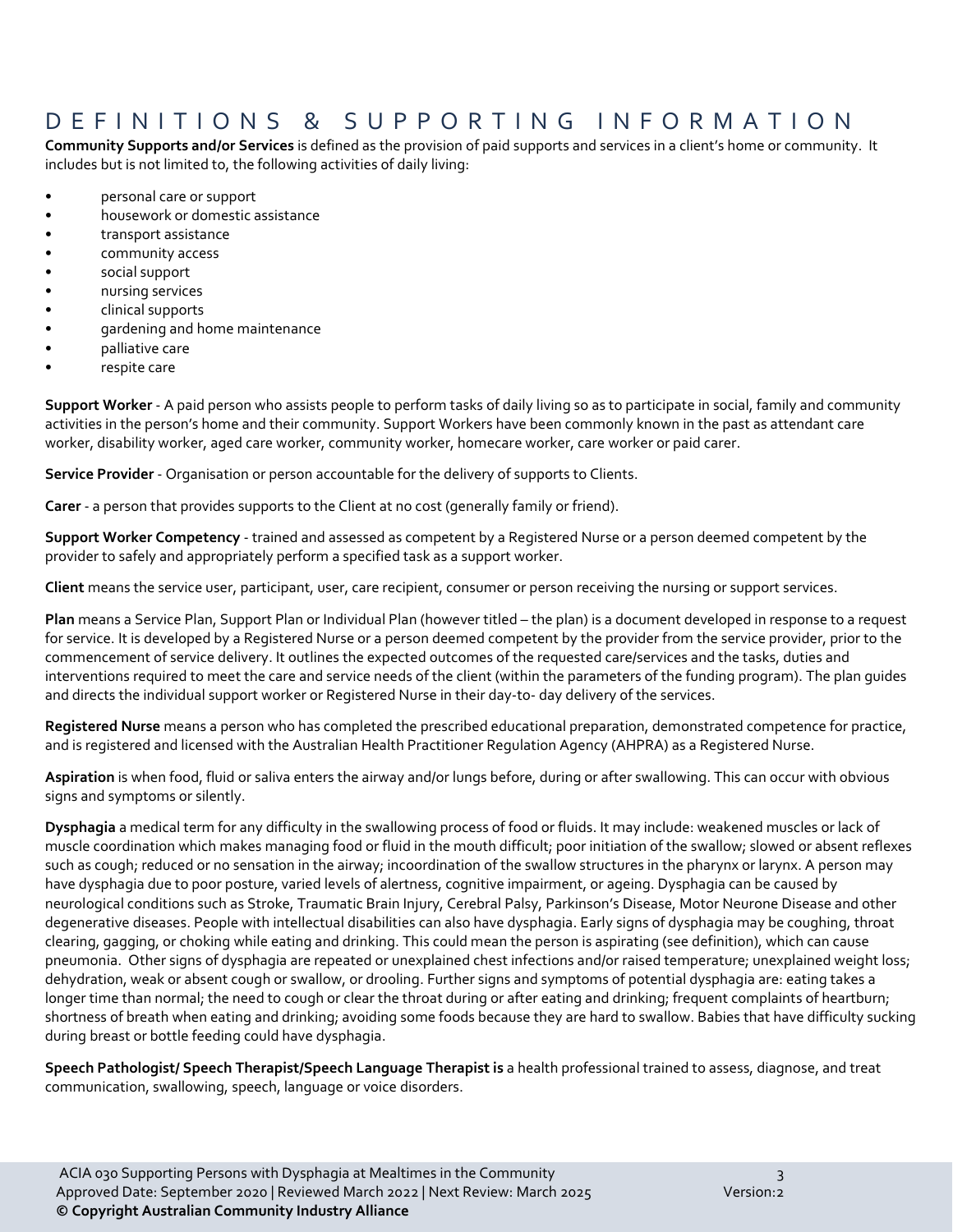### GUIDELINE

ACIA recommends that all Service Providers address the issue of persons with a disability who are at risk of choking and/or dysphagia through their risk management program, whilst also acknowledging Client-directed care and dignity of risk.

The most appropriate treatment for dysphagia will depend on its cause and presentation. Treatment and management plans should be tailored to individual clients by a specialist in dysphagia management who can assist with:

- modifying textures of foods or drinks
- swallowing techniques or strategies focusing on positioning or placement of food
- exercises or stimulation
- medication to reduce stomach acid reflux or relax the oesophagus

In some cases, enteral feeding may be indicated to augment or replace an oral diet. Mealtime Management Plan (MMP)- a document that outlines for Clients:

- food and drink that is safe to swallow (e.g. texture modified diet or thickened fluids)
- timing of meals and feeding (e.g. allowing suitable time for the Client to complete their meal)
- best environment for meals (e.g. may need a quiet environment with minimal distraction)
- level of assistance or supervision (e.g. promote and support independence)
- positioning and posture during eating and drinking (e.g. to reduce coughing, swallowing issues)
- equipment and aids (e.g. modified cutlery and cups)
- Clients' preferences for foods, tastes and flavours

People with a disability can have an increased risk of swallowing difficulties. It is recommended that Service Providers screen for swallowing and choking risks when a new Client joins their service, using service specific processes or a Nutrition & Swallow Tool.

It is recommended that all clients have an annual health review, where swallowing, choking, respiratory risks and issues can be identified and assessed. A review of medications and their impact/side effects should also be completed annually.

It is recommended that all Clients with dysphagia have a current and accessible mealtime management plan.

If there are any concerns about Clients' ability to swallow or meet their nutritional needs, it is recommended the Client be assessed by their Medical/General Practitioner or directly referred to specialised services. They may then refer the Client to one or all of the following specialists for support:

- a speech pathologist who can assess swallowing and develop a treatment plan and mealtime management plan.
- a dietitian who can assess the nutritional requirements and support
- an occupational therapist who can assess the environment for mealtimes, positioning, feeding and recommend equipment, and aids, if needed.

Oral Hygiene: there is a clear link between dysphagia, poor oral health and increased risk of aspiration pneumonia. It is recommended that Clients are supported to maintain good oral hygiene and regular dental checks.

Medication Management: there is an increased risk of choking of Clients medicated with sedatives, antidepressants and antipsychotics, due to their impact of level of alertness and saliva production. It is recommended that side effects and interactions of all medications are monitored, with respect to their impact on swallowing and choking. This should be part of the annual health review.

Training and Education: Regular training and education of all support workers, carers and family are essential to the safe management of dysphagia and mealtimes. It has been shown that a bystander's awareness and knowledge of swallowing difficulties and choking can impact the outcome of an incident4. Training should include:

- dysphagia
- general mealtime management
- individual education on each client's MMP, risks of choking and/or aspiration and oral hygiene care
- preparation of modified food and drinks (if applicable)
- responding to choking, including cardiopulmonary resuscitation, emergency procedures
- how to report incidents through a reporting system, to reduce future risks
- how to refer to specialised services

The Client should be involved in all training and education if they are able to participate.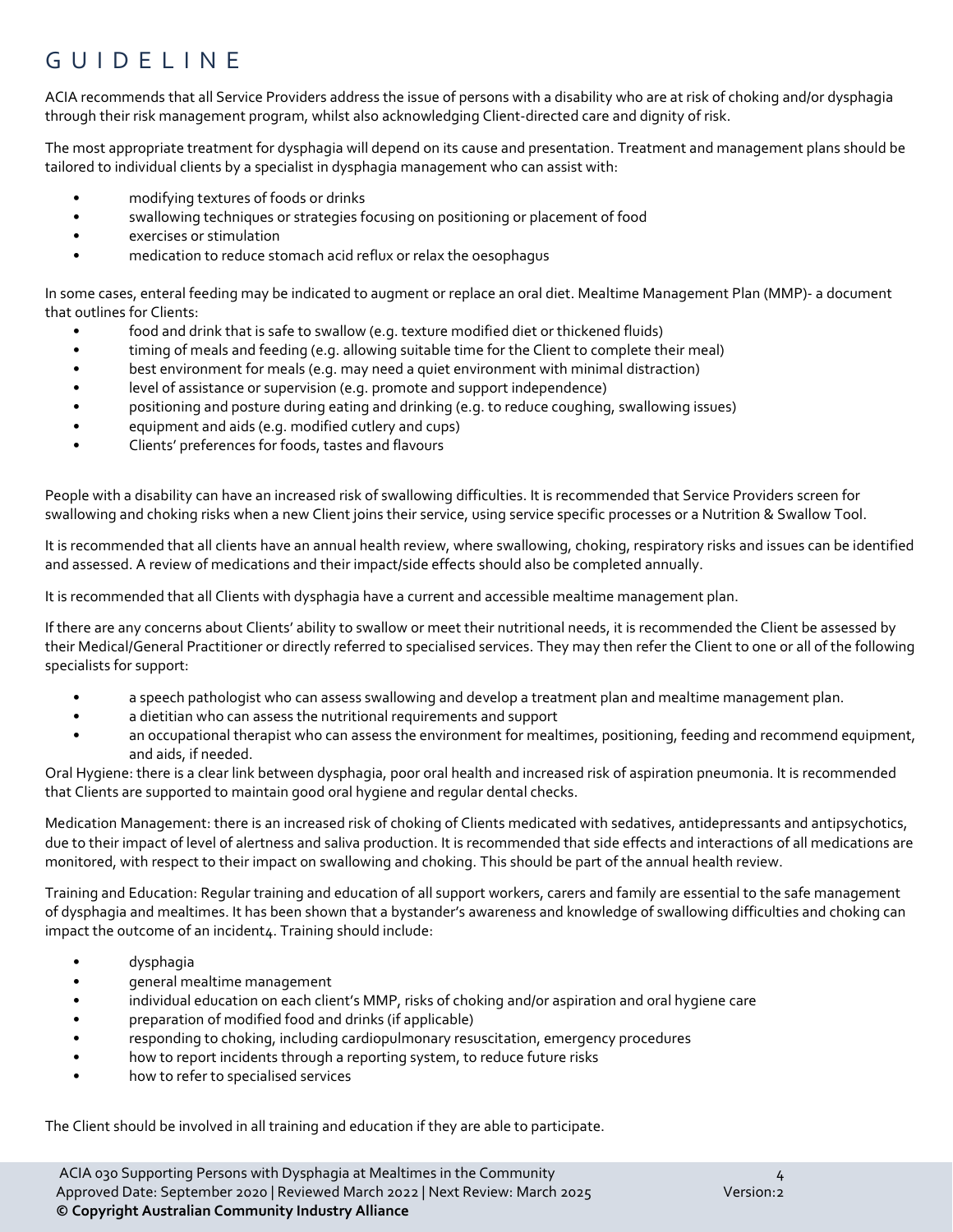#### **Assessment and Monitoring of Nutrition and Hydration Neeeds**

- Staff are encouraged to discuss any specific dietary requirements with the client or their support decision maker, including likes and dislikes.
- Use tools and assessments to monitor and assess client nutrition and hydration needs. These include:
- The Mini Nutritional Assessment a validated screening tool that can identify geriatric clients age 65 and above who are malnourished, or at risk. This assessment takes into account other influences and signs beyond just weight loss or gain.
- Both screenings are completed regularly as per Weight Monitoring and Screening Flowchart. However, weight monitoring may vary in frequency if clinically indicated or ordered by an Allied Health Professional or Doctor.
- Some clients or support decision makers may request that monthly weight not be attended to. The Registered Nurse will discuss with the individuals involved the implications of this request and the outcome will be documented in the client's care plan.
- Clients who have gained weight, or are of a very high BMI will be supported in nutrition or hydration changes per their (or support decision makers) choice, in consultation with Allied Health Professional or Doctor. It is not always necessary or appropriate to facilitate weight loss. It is important to remember that if a client is overweight, it does not always mean they are well nourished; they may be deficient in protein and micronutrients or their excess 'weight' may be fluid from oedema.

#### **Modified Texture Diets and Fluids**

Some clients may have health problems that have left them with difficulties in swallowing known as Dysphagia. For some clients obvious choking is not necessarily a symptom of dysphagia. Some people 'silently aspirate' (inhale) food and fluid into the lungs. .

#### **Difficulty Swollowing**

If a client's swallow declines, a Registered Nurse or Doctor are able to downgrade clients diet texture or fluid consistency to negate immediate risk - this is then followed by a referral to speech pathology for full assessment.

Signs of an unsafe swallow include:

- choking and coughing before, during or after swallowing
- drooling
- wet gurgly voice after swallowing
- 'pocketing' of foods in the cheeks
- taking a long time to chew and swallow
- fear of swallowing
- regurgitation
- gradual weight loss
- frequent chest infections.

If a client displays any of these symptoms it is essential that a Speech Pathologist is consulted to establish the client's swallowing function and determine appropriate care.

#### **Texture Modified Foods and Fluids**

Australian standardised definitions and terminology for texture-modified foods and fluids

A scale has been developed by a consultation process with health professionals in relation standardised terminology for texture-modified foods and fluids; referred to as the IDDSI Framework [\(https://iddsi.org/framework/\)](https://iddsi.org/framework/)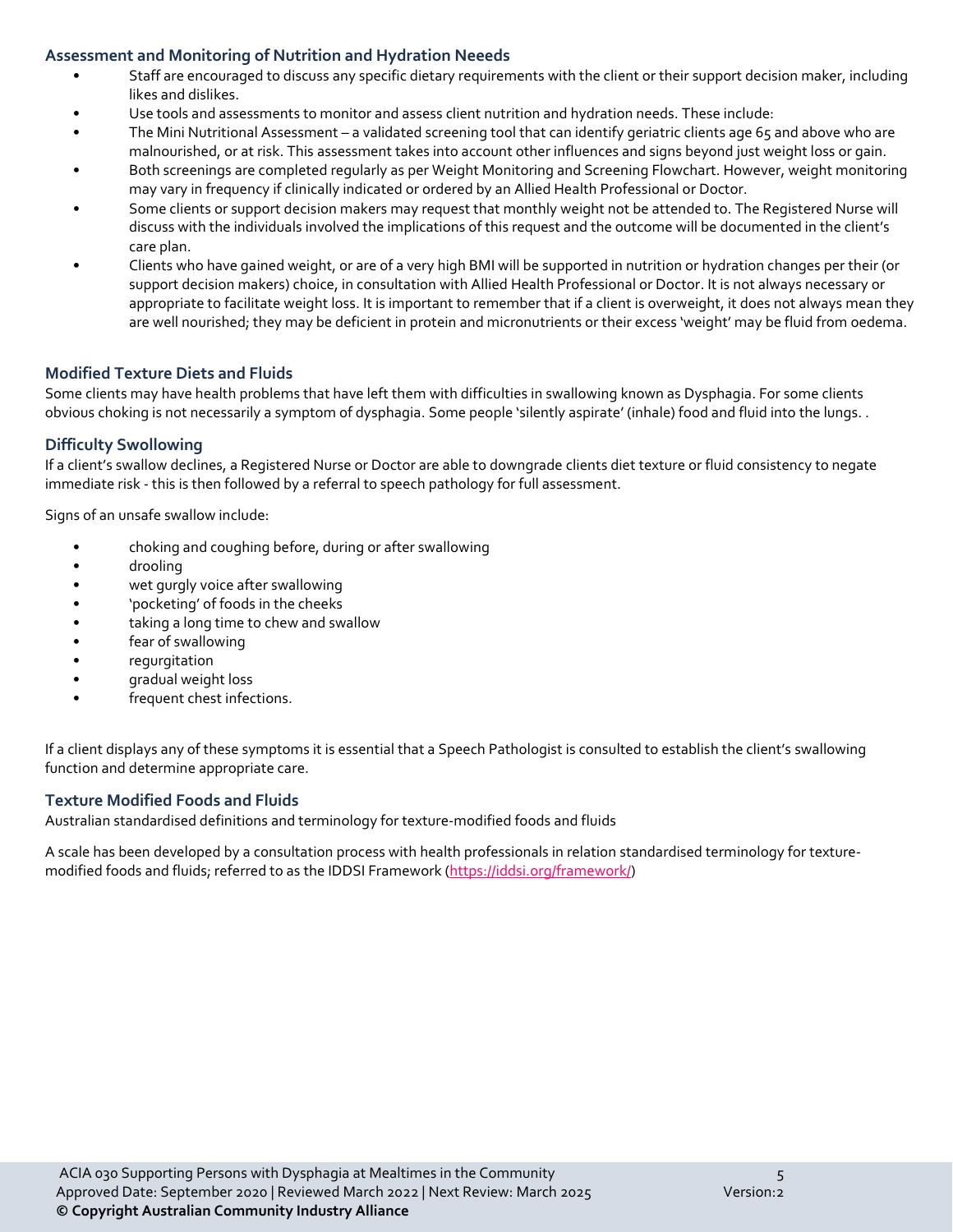# **The IDDSI Framework**

Providing a common terminology for describing food textures and drink thicknesses to improve safety for individuals with swallowing difficulties.



#### © The International Dysphagia Diet Standardisation Initiative 2019 @ https://iddsi.org/framework/

Licensed under the CreativeCommons Attribution Sharealike 4.0 License https://creativecommons.org/licenses/by-sa/4.0/legalcode. Derivative works extending beyond language translation are NOT PERMITTED.